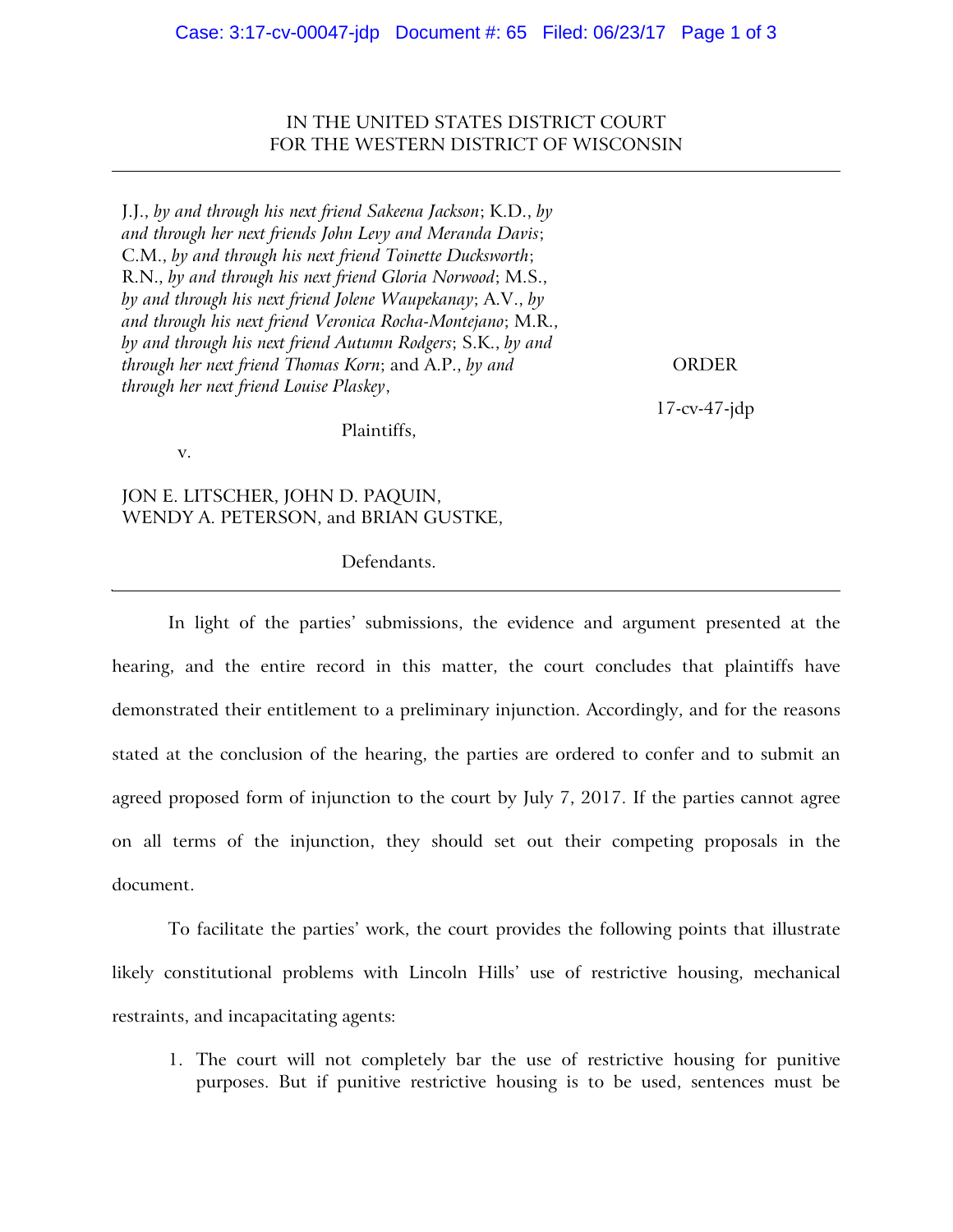moderated to bring them within national norms for states that use punitive isolation, which is a maximum of five to seven days.

- 2. Restrictive housing should not be routinely used for prehearing confinement. Prehearing confinement may involve isolation only to the extent needed to protect the safety of youth or staff.
- 3. Adequate time out of cell must be provided to youth in punitive restrictive housing. One hour out of cell per day is likely unconstitutional, but the court will leave it to the parties to determine an appropriate amount.
- 4. During out time, youth should not be unduly restricted. Social restraint (prohibiting interaction with peers) and mechanical restraints may be imposed only to the extent needed to protect the safety of youth or staff.
- 5. Adequate opportunity for physical exercise must be provided to those in restrictive housing. The converted cell in High Hall does not afford an adequate exercise space.
- 6. Placement in restrictive housing should not interrupt rehabilitative or educational programming.
- 7. Cell conditions in restrictive housing should be ameliorated to reduce isolation and provide adequate stimulation. Reasonable property restrictions may be appropriate, particularly as justified by safety concerns, but the current restriction to one book is excessive.
- 8. Mechanical restraints may not be used on youth during out time, unless staff determines that mechanical restraints are justified for safety reasons for that individual on that occasion.
- 9. Lincoln Hills/Copper Lake must develop a plan to reduce or eliminate the use of incapacitating agents (OC). The reasons for past excessive use of OC should be systematically evaluated, reported, and remediated. The plan should articulate alternatives to the use of OC, and provide a plan for the implementation of the alternatives. If OC is to be used, the conditions under which is it to be used must be more narrowly defined.
- 10. The terms of the injunction must be consistent with the legitimate interest in maintaining the safety, security, and good order of the institution.
- 11. The terms of the injunction, if not to be implemented immediately upon court approval, should include deadlines or schedules for implementation. The schedules for phasing in any provisions should recognize the urgency of remediating what the court has found to be acute harm to the youth at the institution.